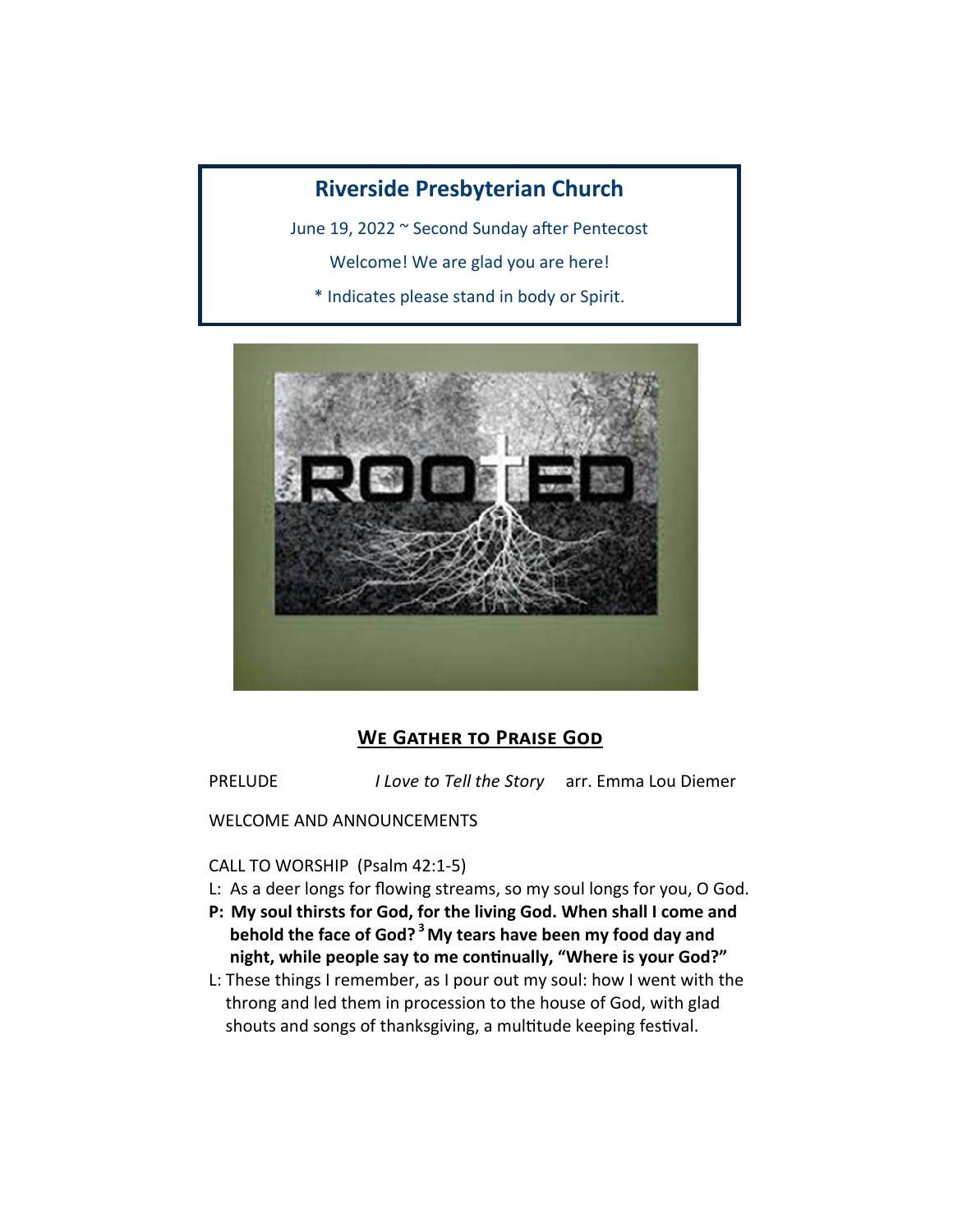L: Why are you cast down, O my soul, and why are you disquieted within me?

#### **A: Hope in God, for I shall again praise him, my help and my God.**

\*HYMN #14 *For the Beauty of the Earth* 

\*CALL TO CONFESSION

#### \*PRAYER OF CONFESSION

**God of grace, love, and hope, we admit that we are a people with everything but security and peace. We work very hard to be helpful,**  productive, and right. Too often, a focus on personal concerns pushes **choices more toward being right than toward being loving. Help us to choose wisely; even generously. We want to be safe and faithful. Yet as we work hard to be faithful, to avoid offense, and to be fair, it seems we sƟll create misunderstanding, rivalries, and hurt. We strive to be**  decent and orderly, and still the world is chaotic. Forgive us for our selfreliance, for our best intentions, and for our love of comfort. We desire **peace and security, yet forget that Jesus is our peace and our security. In your mercy forgive us, and show us a newness of life, so that we may clearly know your will, and most truly embody it, with joy, thanksgiving, and hope. All this we ask through Christ, by the power of the Holy Spirit, Amen.** (Silence is kept.)

#### \*ASSURANCE OF PARDON & THE PEACE

L: Jesus came not to condemn the world, but to save it. Know that you are forgiven and be glad. May the peace of Christ be with you. **P: And also with you.** (Let us greet one another.)

#### \*The GLORIA PATRI (# 581)

**Glory be to the Father, and to the Son, and to the Holy Ghost; As it was in the beginning, is now, and ever shall be, world without end. Amen, Amen.**

MINI MESSAGE Children are invited to stay in worship; activity bags are available.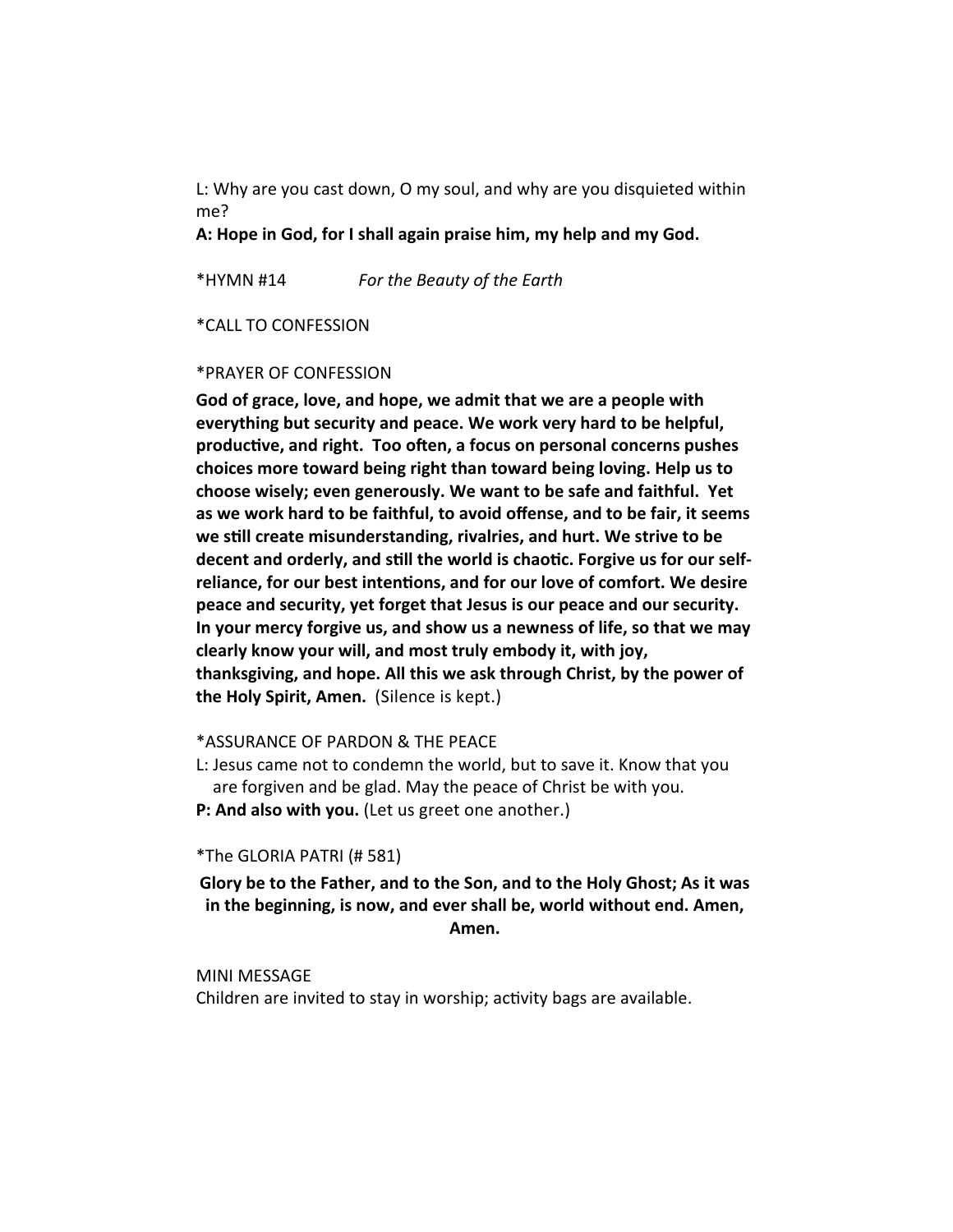# **WE HEAR GOD'S WORD**

# PRAYER FOR ILLUMINATION (unison) HYMN #288 Spirit of the Living God Spirit of the living God, fall afresh on me. Spirit of the living God, fall afresh on me. Melt me; mold me; fill me; use me. Spirit of the living God, fall afresh on me.

| <b>FIRST LESSON</b>  | Isaiah 65: 1-9     | OT p. 695     |
|----------------------|--------------------|---------------|
| ANTHEM               | Get Together       | <b>Powers</b> |
| <b>SECOND LESSON</b> | Colossians 3: 1-17 | NT p. 201     |
| <b>SERMON</b>        | Focus<br>Function  |               |

# **OUR FAITHFUL RESPONSE**

Judge Eternal, Throned in Splendor \*HYMN #342

PRAYERS OF THE PEOPLE & THE LORD'S PRAYER

Our Father, who art in heaven, hallowed be thy name, thy kingdom come, thy will be done, on earth as it is in heaven. Give us this day our daily bread. And forgive us our debts, as we forgive our debtors. And lead us not into temptation, but deliver us from evil. For thine is the kingdom, and the power, and the glory, forever. Amen.

THE OFFERING & OFFERTORY

\*THE DOXOLOGY "Praise God from Whom All Blessings Flow" #606 Praise God, from whom all blessings flow; Praise God, all creatures here below; Praise God above ye heavenly host; Praise God, praise Christ, praise Holy Ghost. Amen.

\*PRAYERS OF DEDICATION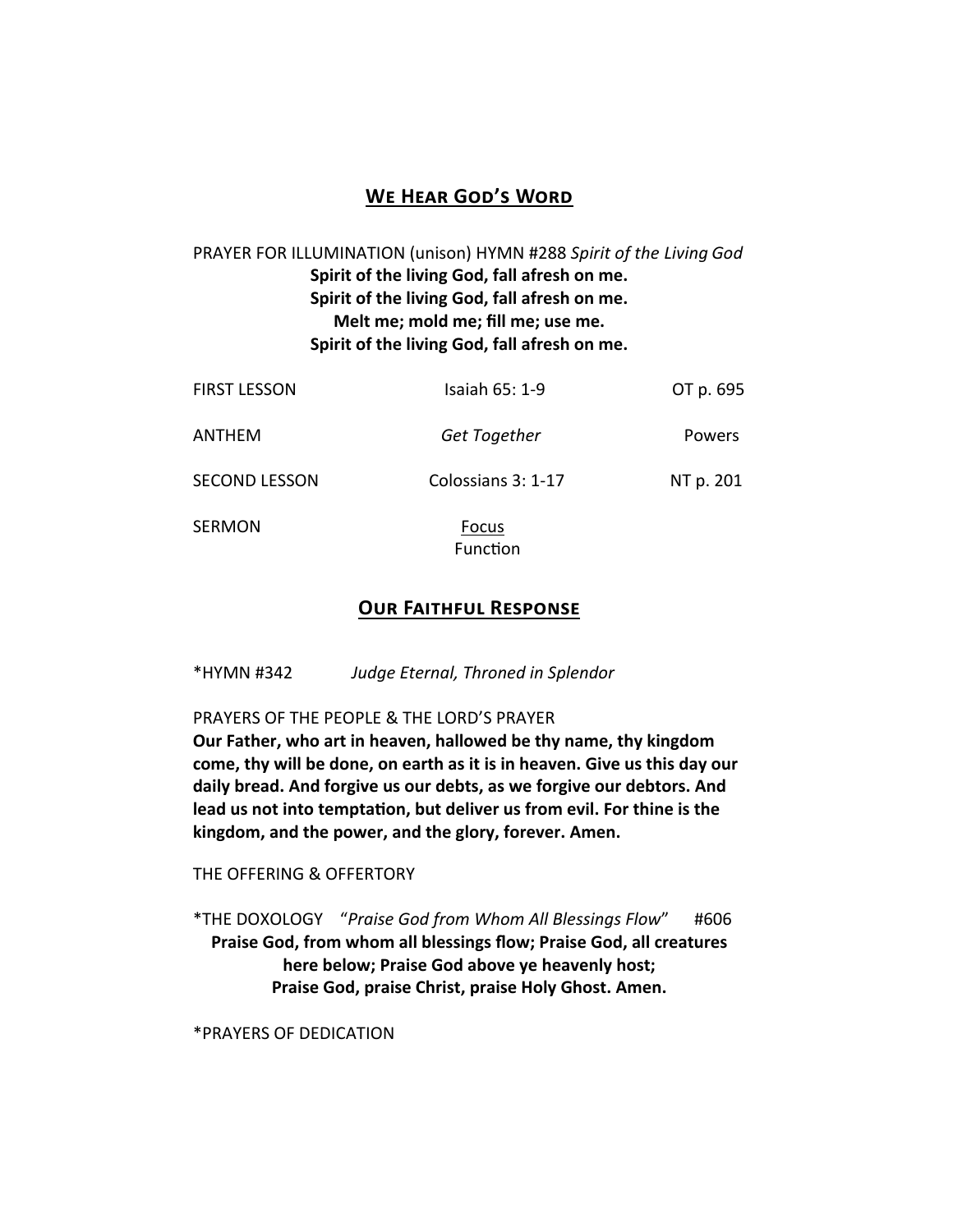# **GOD SENDS US INTO THE WORLD**

#### \*HYMN #87 Comfort, Comfort, Now My People

#### \*BENEDICTION

# \*THE CONGREGATION'S RESPONSE HYMN #259, v. 3 God of Heaven The mighty God eternal is to the throne ascended, and we who are God's people, within these walls cry, "Glory, glory, glory"

**POSTLUDE** 

Toccata

Sweelinck

#### **WORSHIP NOTES**

Prelude: I Love to Tell the Story; arr. Emma Lou Diemer Anthem: Get Together; Powers Postlude: Toccata; Sweelinck Hymns-songs licensed under OneLicense and CCLI.

### **PARTICIPANTS IN THE SERVICE**

Greeter: Lynda Nadkarni Liturgist: Doug Asbury Mini Message: Lynda Nadkarni Flowers today are given by Gwen and Mike Heine in honor of all fathers and grandfathers. Thank you to Elizabeth Gardner and George Kazarian for joining today's Ministry of Music. Fellowship today is hosted by Ellen Hamilton. Trustees of the Month: Doug Harvin and Paula McCracken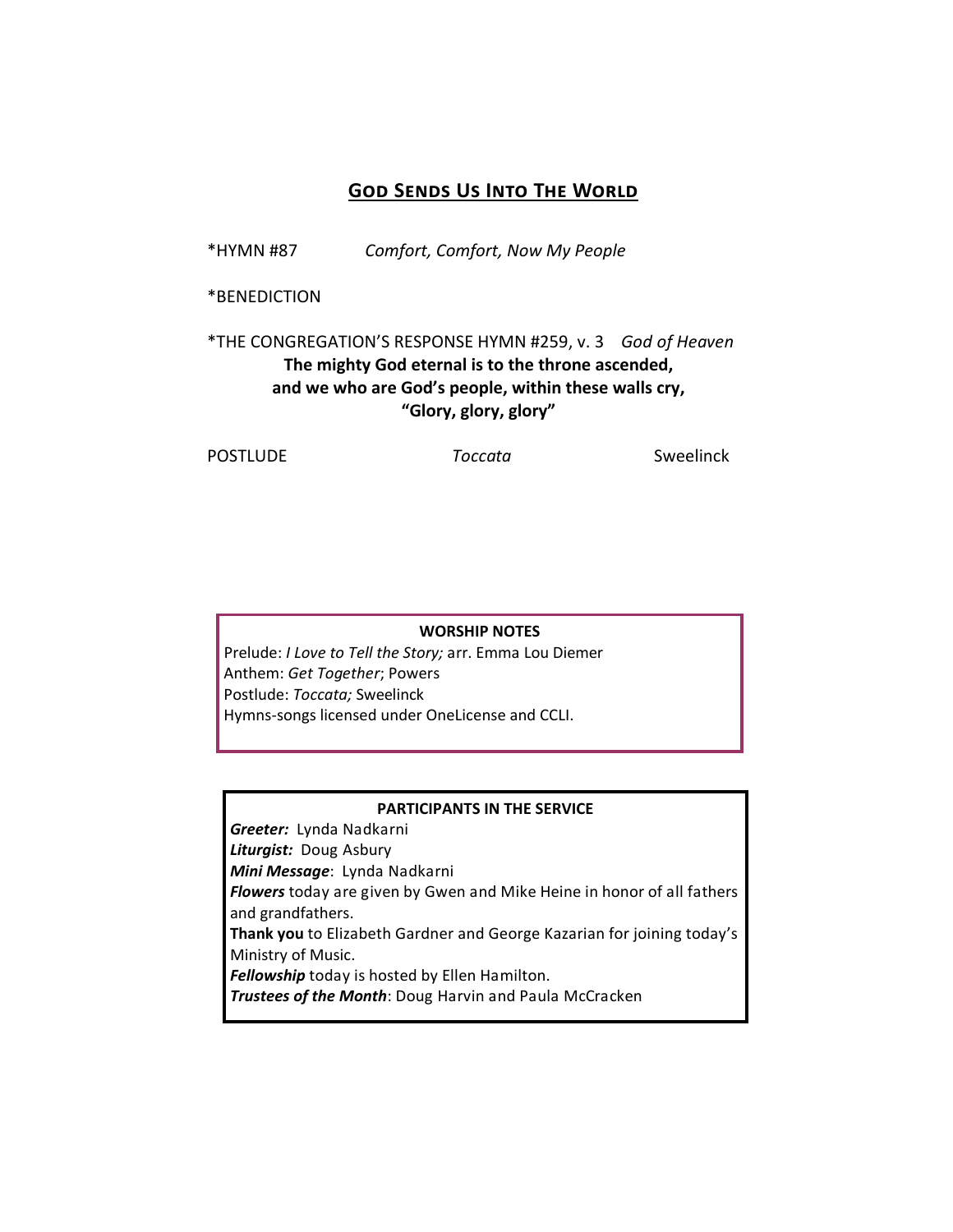

### **Riverside Presbyterian Church**

116 Barrypoint Road, Riverside, IL 60546 (708) 447‐1520, rpcusa.org **JUNE 19, 2022** 

**SUMMER WORSHIP PLANNING** —What are your favorite hymns? What is your favorite bible story, psalm, or proverb? Please fill out the included survey, include your name, and return it to Mary Jo or the church office. This information will be used for summer worship planning.





**ICE CREAM SOCIAL** - The Ice Cream Social returns Wednesday, July 20 from 6:00 ‐ 8:00 pm! This community‐ wide event is open to all! Please invite neighbors and friends to drop by. No tickets required. There will be a freewill offering.

**MISSION MOMENTS** — Please join us for weekly opportunities to serve the community! Some projects are at Riverside Presbyterian; others are in the greater Chicagoland area. Cooking for a shelter, assisting a school for immigrant and refugee



families, cleaning the beach downtown and more! View the specifics and sign up here! Please bring a friend! Email any questions to Lynda Nadkarni at missionandoutreach@rpcusa.org



**SUNCATCHER FUNDRAISER—**As part of our effort to raise \$150,000 in honor of our 150 years of ministry, anyone who donates a minimum of \$25 is welcome to choose a suncatcher made by Blenko Glass Company featuring a design by our own Bryan Zander. Each one is a unique combination of colors and highlights. A limited number of suncatchers were created, and fewer than 23 remain to be claimed. Take a look at those displayed on the harpsichord in the narthex, and after you've

donated, choose yours to take home and catch some sun!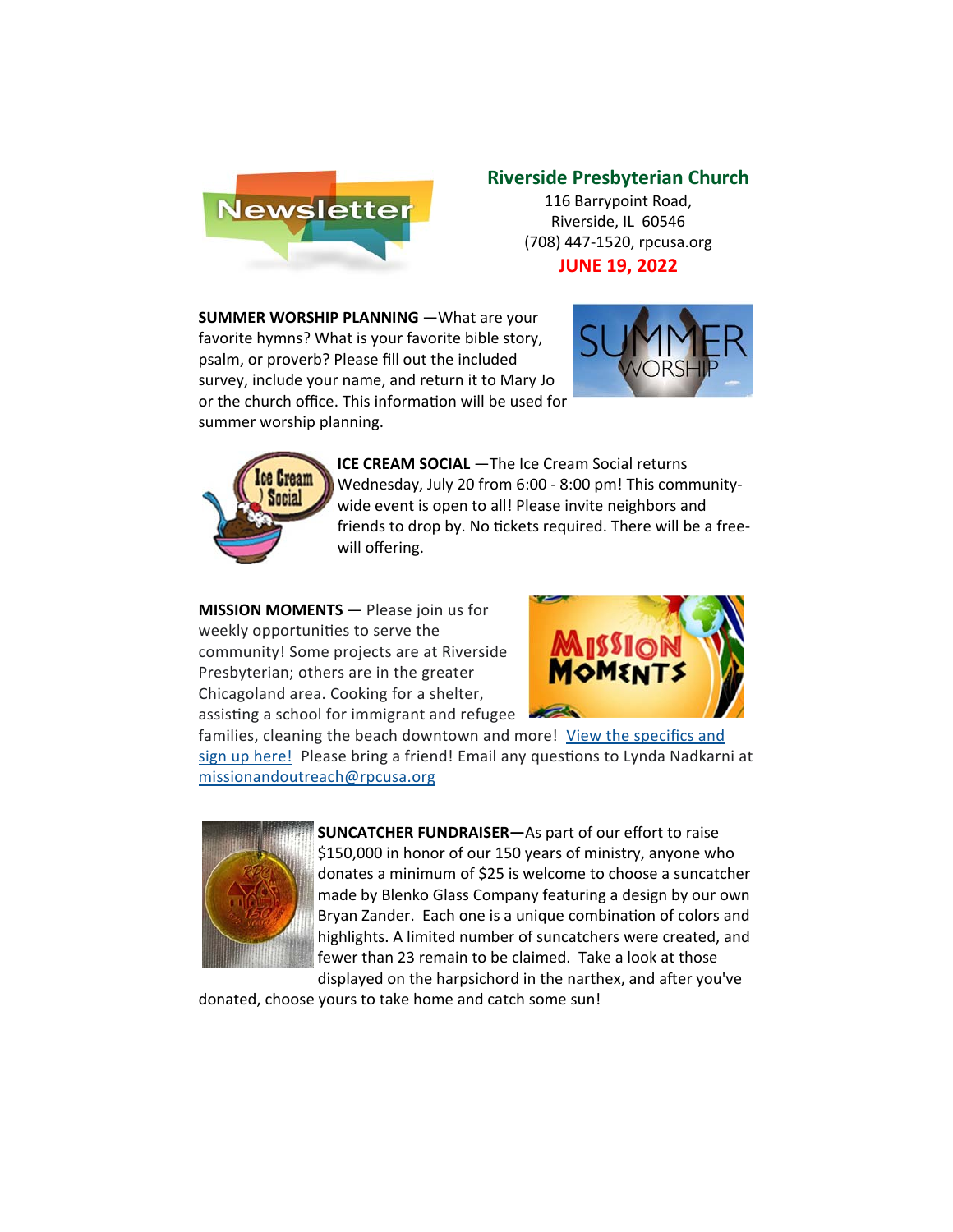Sylvia Harvin Laura Vanags **PRAYER** Sue Harvin, mother of Doug Harvin **REQUESTS** Will Vogel Joyce Van Cura Jack Smith Stephen Musick, son of Elizabeth Musick Duci Musick, daughter‐in‐law of Elizabeth Musick Monica and James Wood Jana Bennett Stewart, sister of Joyce Van Cura Prayers for comfort and peace to Jeanine Buttimer and family on the death of her brother Paul Harris.



**MUSIC MINISTRY NEWS**—Yes! We are planning on doing our annual Messiah performance this year. The date will be Sunday, December 11th at 4 pm. Mailings will go out in August.

We are inviting YOU to offer special music on any Sunday of the summer. Sally is available to coach or accompany. Please contact: sallysloane@me.com or 708/822-0655.

**SUNDAYS WITH TED**—**6:00 p.m.** We will meet via Zoom. Here is the link you can click in order to join our session, as well as the passcode you will be asked to type in when the box opens requesting it:  $h$ ttps:// us06web.zoom.us/j/85685182676



pwd=MUU4b0J2Y3FiV3luQm1jTnBqODBrZz09, Passcode: 448942. You can access a clickable link on the RPC website, or request one via email from Doug Asbury. **6/19**—Chaehan So—Why are we wrong when we think we are right? **6/26** — Justin Baldoni - Why I'm done trying to be "man enough"



**CHANCEL FLOWERS** — If you have garden flowers, please consider choosing a Sunday to provide flowers for our sanctuary. Contact the church office to make arrangements.

**SESSION MEETING** — Session will meet Tuesday, June 21 at 7:00 pm in the upstairs parlor. Please send your committee reports to the office as soon as possible for the packet.

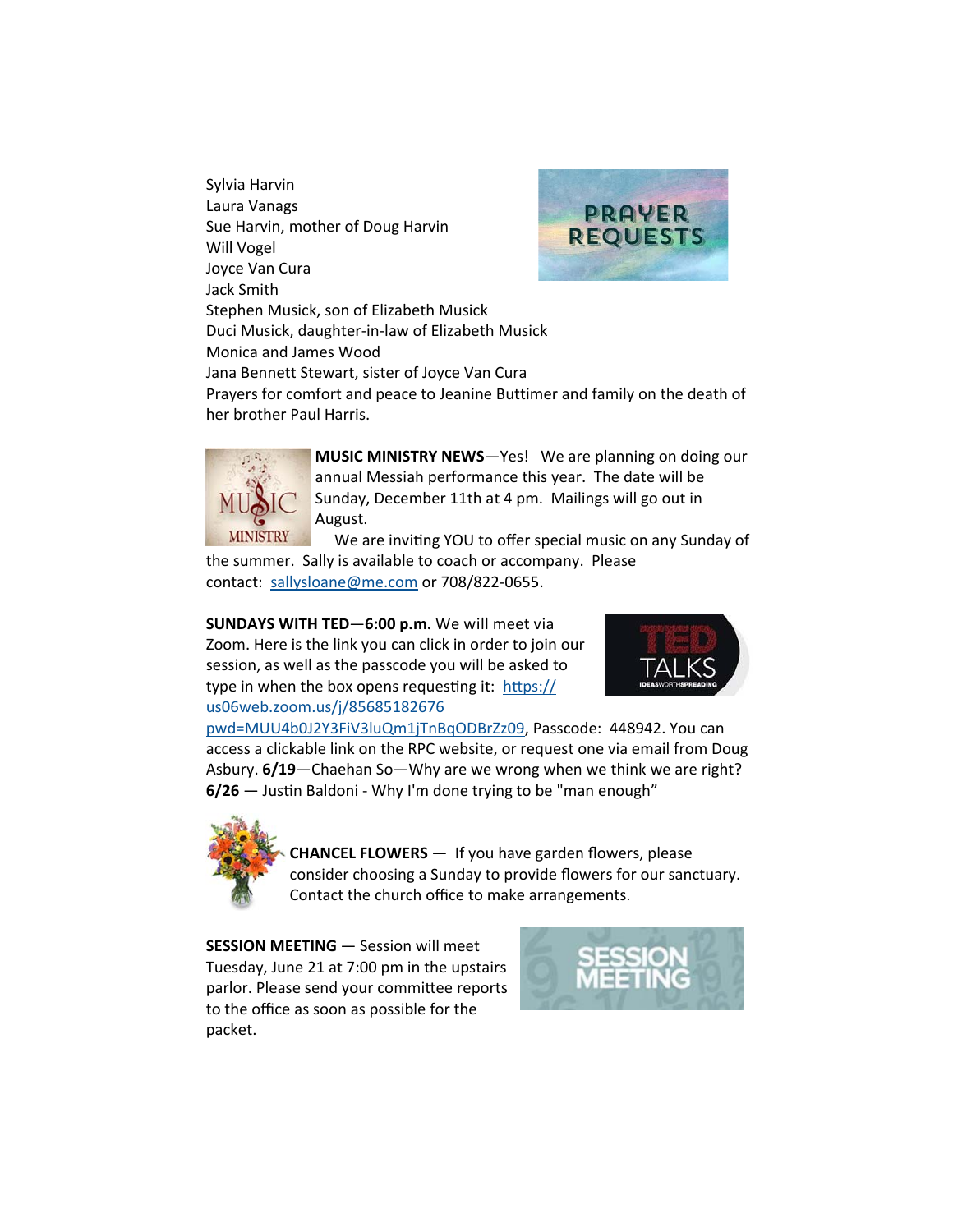

A partnership between

**ALHAFFAR FAMILY NEWS**—Adnan started a job at a car wash not far from their apartment. It's far from his dream job (he really wants to work in a pizza kitchen) but he's happy to be earning a living. Our fundraising paid for the first three months of their rent and utilities but now in June

they are responsible for half. He send thanks for our support!

Ascension Lutheran, Riverside Presbyterian and the greater community Please keep Hanna, the oldest daughter, in your prayers. She had her appendix removed Tuesday.

**ITEMS NEEDED FOR NEXT REFUGEE FAMILY** —We need a few more items for the next refugee family we are co‐sponsoring. They are due to arrive in 4 ‐ 6 weeks. Take a look and see what you might like to contribute! https://www.signupgenius.com/go/4090a4daaaa2ea20-items

**COMPOST BIN UPDATE** — Worms seeking composter who will tend to the bin a few times a week. Water plantings and check bin contents. Email or call the office if you can make the worms happy!

 Note: If you put food waste in the bin, it helps the decomposition process for it to be chopped up. Also, please add some "brown

material" from the bin next to our recycling containers in about the same volume as the organic waste you add. Thank you!

 $\mathbf{B}\mathbf{O}\mathbf{d}\mathbf{\Gamma}\mathbf{D}$  **TRUSTEES MEETING RESCHEDULED** — The Trustees will meet  $\ell\ell\ell'$  Monday, June 20 at 7:30 pm in the Westminster Room.